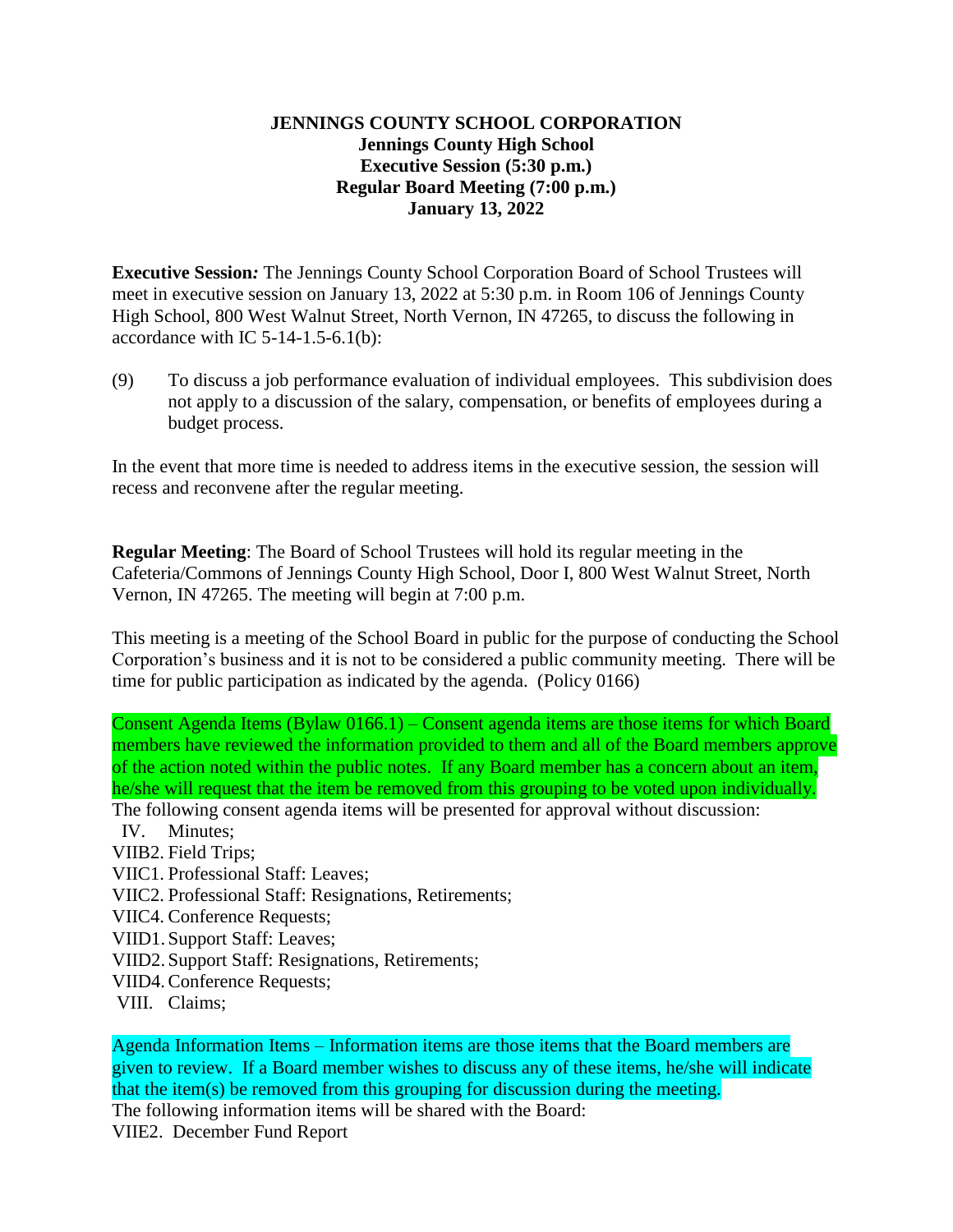IXA1. Area Plan Commission Meeting Minutes December 6, 2021.

## **Agenda**

I. Pledge

The Superintendent will open the meeting with the Pledge of Allegiance and serve as the presiding officer until the Board President is elected.

- II. Bylaws (Policy 0000)
	- 1. Membership (Policy 0140)
		- 1. Oath of Office
		- 2. Conflict of Interest Forms, Approval
		- 3. Compensation Review, Approval
	- 2. Organization (Policy 0150)
		- 1. Officers
			- a. Elect: President, Vice-President & Secretary
			- b. Appoint: Treasurer & Deputy Treasurer
			- c. Appoint: Executive Secretary
		- 2. Motions
			- a.  $7/2022 6/2023$  Board Meeting Schedule date, time & location, Approval
			- b. Legal Counsel
			- c. ISBA Legislative Liaison
			- d. ISBA Policy Liaison
			- e. Authorize the President to Appoint Individual Board Members to Committees or a Representatives to Various Organizations
		- 3. Committees (Appointees)
			- a. Transportation Committee Representatives (3)
			- b. Athletic Council Representatives (2)
			- c. Wellness Committee Representatives (3)
			- d. Facilities Committee Representatives (2 or more)
			- e. Essential Services Committee Representative (1)
			- f. NSBA Affiliate Advocacy Representative (1)
			- g. Area Plan Commission Appointment (1)
			- h. North Vernon Redevelopment Commission Representative (1)
			- i. Jennings County Redevelopment Commission Representative (1)
		- 4. Volunteer Representatives to Committees (Unpaid)
			- a. Core Planning Team for JSCS Strategic Plan (1 or 2 meetings per year)
			- b. JCHS Alumni Hall of Fame Selection Committee (1 meeting per year)
- III. Consent Agenda Items
- IV. Minutes of the Executive Session of December 8, 2021, Minutes of the Executive Session and the Regular Board Meeting of December 9, 2021 and the Minutes of the Executive Session of December 29, 2021.
- V. Community Non-Agenda Items
	- The President will ask if anyone would like to speak on an item not on the agenda.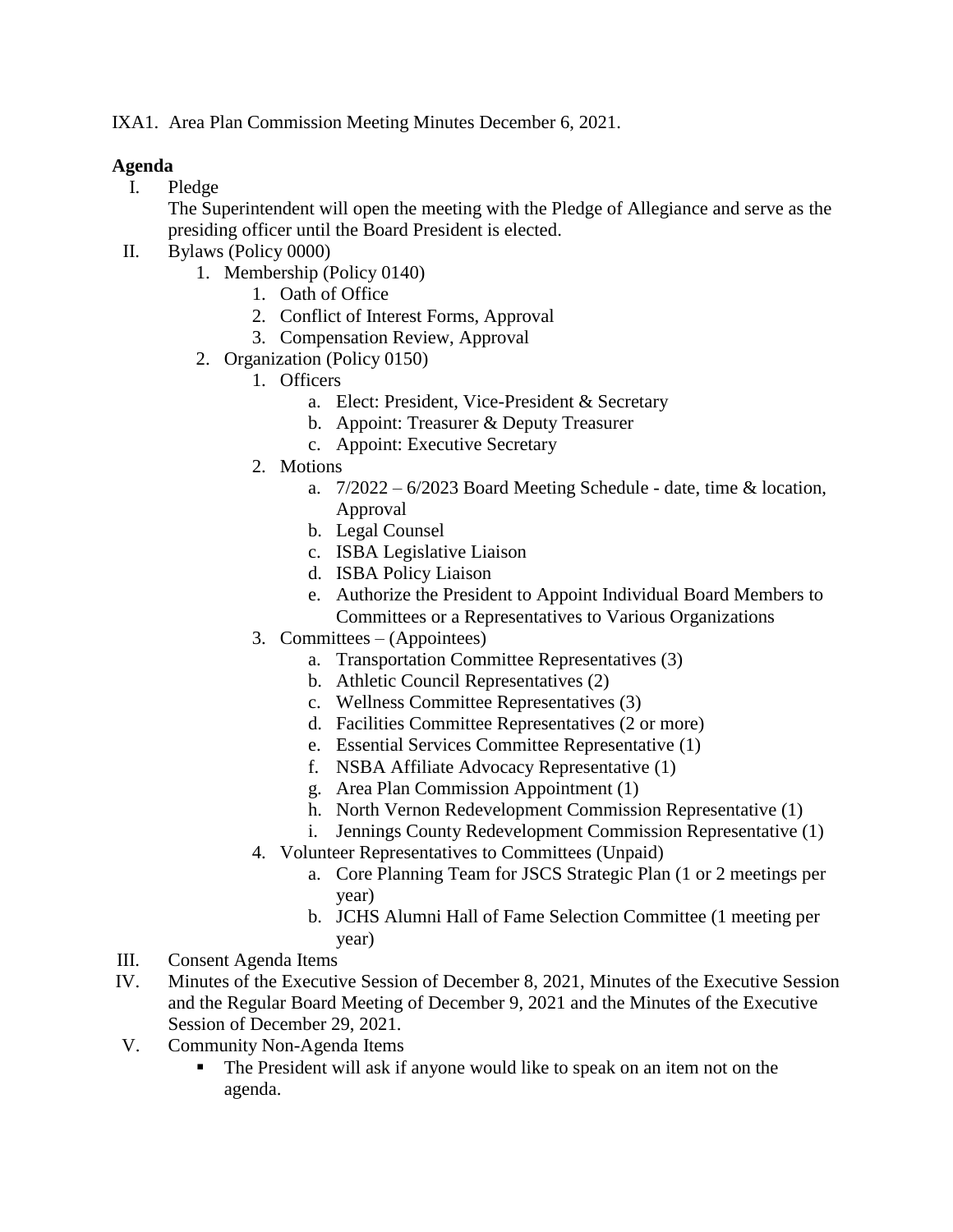- VI. Old Business
	- A. Programs (Policy 2000)
		- 1. JCHS Next Level Pathways Presentation
		- 2. JCHS New Course Proposals for 2022-2023 school year, Approval.
			- $\blacktriangleright$  Advanced Manufacturing Technology (7103)
			- $\triangleright$  Agriculture Structures Fabrication and Design (7112)
			- $\blacktriangleright$  Audio and Video Production Essentials (7135)
			- $\triangleright$  Management Fundamentals (7143)
			- $\triangleright$  New Venture Development (7148)
			- $\triangleright$  Relationships and Emotions (7177)
			- $\triangleright$  Child and Adolescent Development (7157)
			- $\triangleright$  Nutrition (7171)
	- B. Finances (Policy 6000)
		- 1. 2021 Year End Inter-Fund Transfers to Cover a Negative Balance Resolution, Approval
		- 2. 2021 Year End Transfers of Appropriation Resolution, Approval
- VII. New Business
	- A. NEOLA
		- 1. NEOLA Policy 3122.02, Nondiscrimination Based on Genetic Information of the Employee, First Reading.
		- 2. NEOLA Policy 3123, Section 504/ADA Prohibition Against Disability Discrimination in Employment, First Reading.
		- 3. NEOLA Policy 3362, Anti-Harassment, First Reading.
		- 4. NEOLA Policy 4122, Nondiscrimination and Equal Employment Opportunity, First Reading.
		- 5. NEOLA Policy 4122.02, Nondiscrimination Based on Genetic Information of the Employee, First Reading.
		- 6. NEOLA Policy 4123, Section 504/ADA Prohibition Against Disability Discrimination in Employment, First Reading.
		- 7. NEOLA Policy 4362, Anti-Harassment, First Reading.
		- 8. NEOLA Policy 5517, Anti-Harassment, First Reading.
	- B. Programs (Policy 2000)
		- 1. JCMS 2022-2023 Elective Course Additions, Approval
		- 2. Field Trips
	- C. Professional Staff (Policy 3000)
		- 1. Leaves
		- 2. Resignations/Retirements
		- 3. Recommendations
		- 4. Conference Requests
	- D. Support Staff (Policy 4000)
		- 1. Leaves
		- 2. Resignations/Retirements
		- 3. Recommendations
		- 4. Conference Requests
	- E. Finances (Policy 6000)
		- 1. Donations, Approval
			- Coffee Creek Christian Church, \$250.00 to GCE for students in need.
			- NVIC, \$1,000.00 in Education Grants to the following teachers at SCE